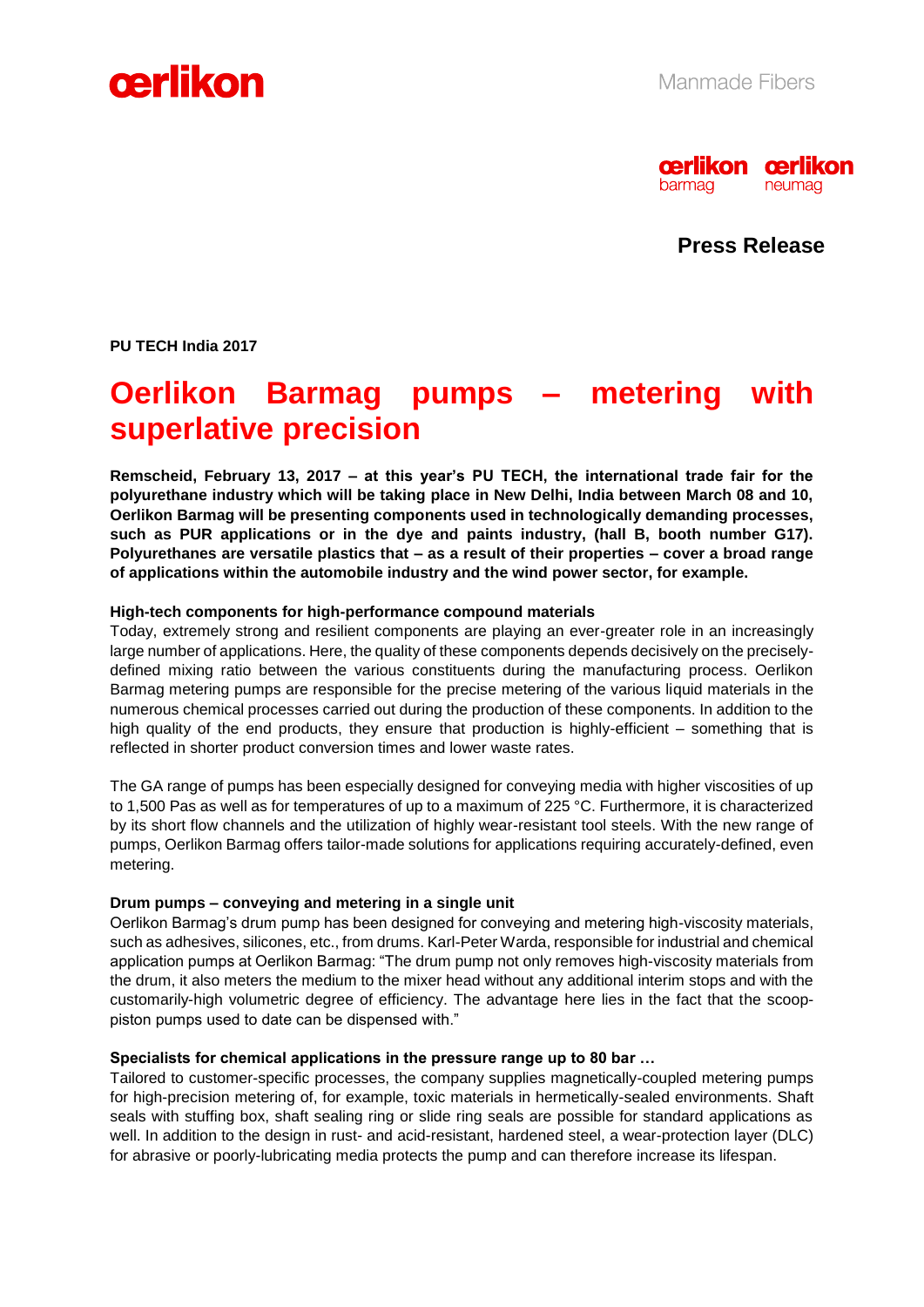

### **… and for high-pressure**

The GM series with the round plate package has been expanded to include an option for the pressure build-up capacity especially for use in high-pressure technology with small throughputs and low viscosities. It is available in 0.05 through 20 cm2/rev feed sizes and guarantees the build-up of the required high operating pressures even at low viscosities. The improved pressure build-up capacity at low viscosities (e.g. 250 bar, 100 mPas) permits higher volumetric degrees of efficiency or a greater useable speed range. For manufacturers of PUR molded parts, foam slab stock, refrigeration unit insulations and sandwich panels, this means constant process stability at lower investment costs.

### **545 words**



Specialist for conveying and metering of high-viscosity materials: Oerlikon Barmag's drum pump.

# **For further information:**

Ute Watermann Marketing and Corporate Communications & Public Affairs Tel. +49 2191 67-1634 Fax +49 2191 67-70 1634 ute.watermann@oerlikon.com

André Wissenberg Marketing, Corporate Communications & Public Affairs Tel. +49 2191 67-2331 Fax +49 2191 67-70 2331 andre.wissenberg@oerlikon.com